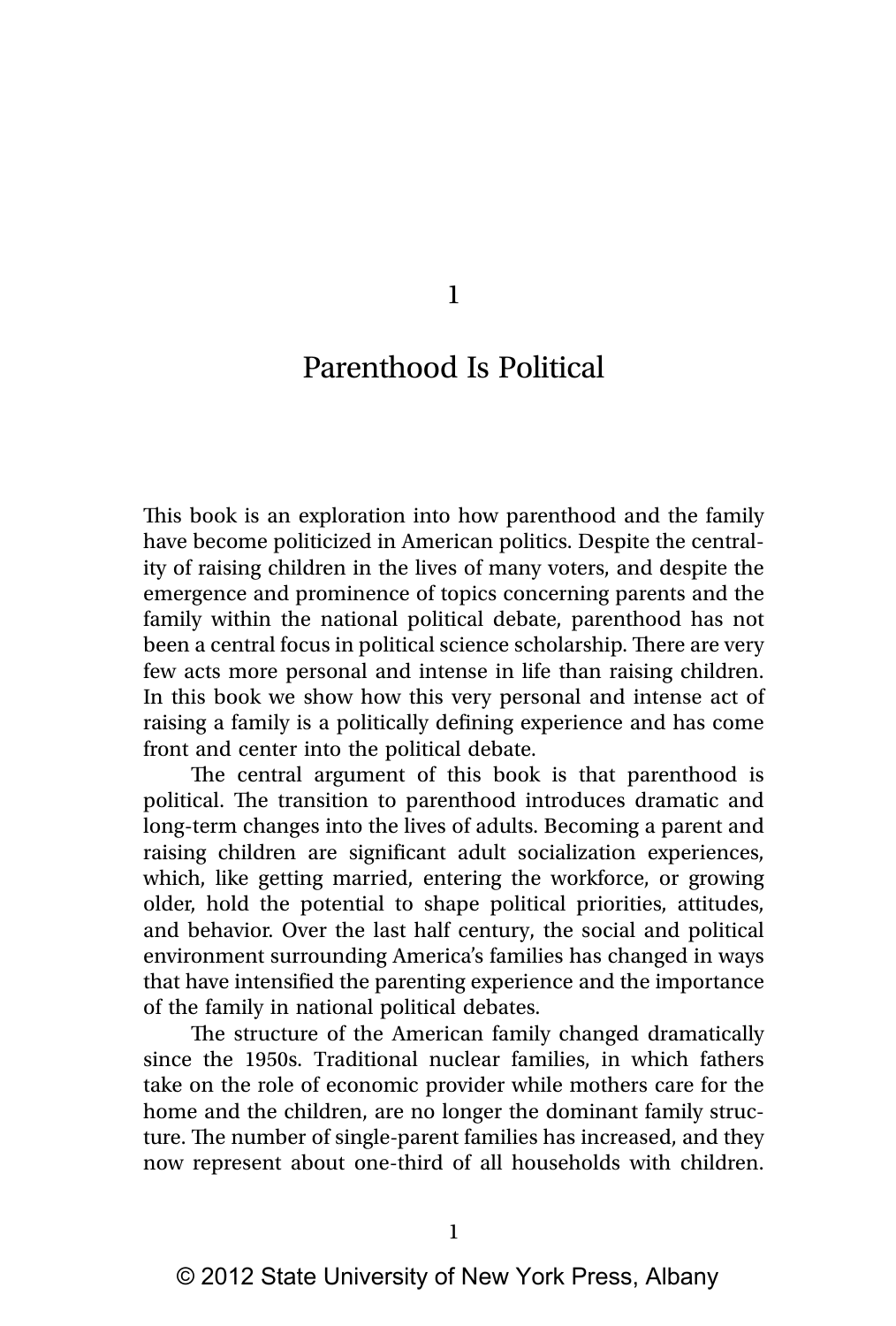Additionally, parents of both sexes are working longer hours to support their families and cover the costs associated with raising children. This is especially true for mothers, the majority of whom, whether unmarried or married, are now seeking to balance work outside the home with their continued roles as the primary caregivers for their children.

Despite these increased work hours and the demands of contemporary life, surveys reveal that parents place high value on their parental roles and identities, and detailed time diaries document that parents are spending as much and in many cases more time with their children than their parents and grandparents did (Bianchi, Robinson, and Milkie 2006). Given these changes, it is not surprising to find that parents today report higher levels of stress than other groups in society (Bianchi, Robinson, and Milkie 2006).

In response to these changes in the American family, there has been a dramatic politicization of parenthood by the major parties and the news media. As we document in this book, in the 1950s and 1960s, when the traditional father-breadwinner, motherhomemaker family was the norm, the topics of family and raising children were not part of mainstream political discourse. Presidents and presidential candidates did not discuss the importance of the family as an institution in American society in their public addresses, nor did they make explicit appeals to parents. Over the last four decades there has been a remarkable change in the content and tone of American politics and campaigns as they relate to parenthood and the family.

Starting in the 1980s and increasing dramatically across the 1990s, the political parties and their presidential candidates have tried to outdo one another in appealing directly to parents and in portraying themselves as the true champions of the American family. In his 1988 State of the Union address, Republican president Ronald Reagan pledged that his administration would "make certain that the family is always at the center of the public policy process." The Democrats soon followed. In his 1996 State of the Union address, President Bill Clinton stated that "Family is the foundation of American life. If we have stronger families, we will have a stronger America."

This emphasis on parenthood and the family has continued into the twenty-first century. During the buildup to the 2004 presi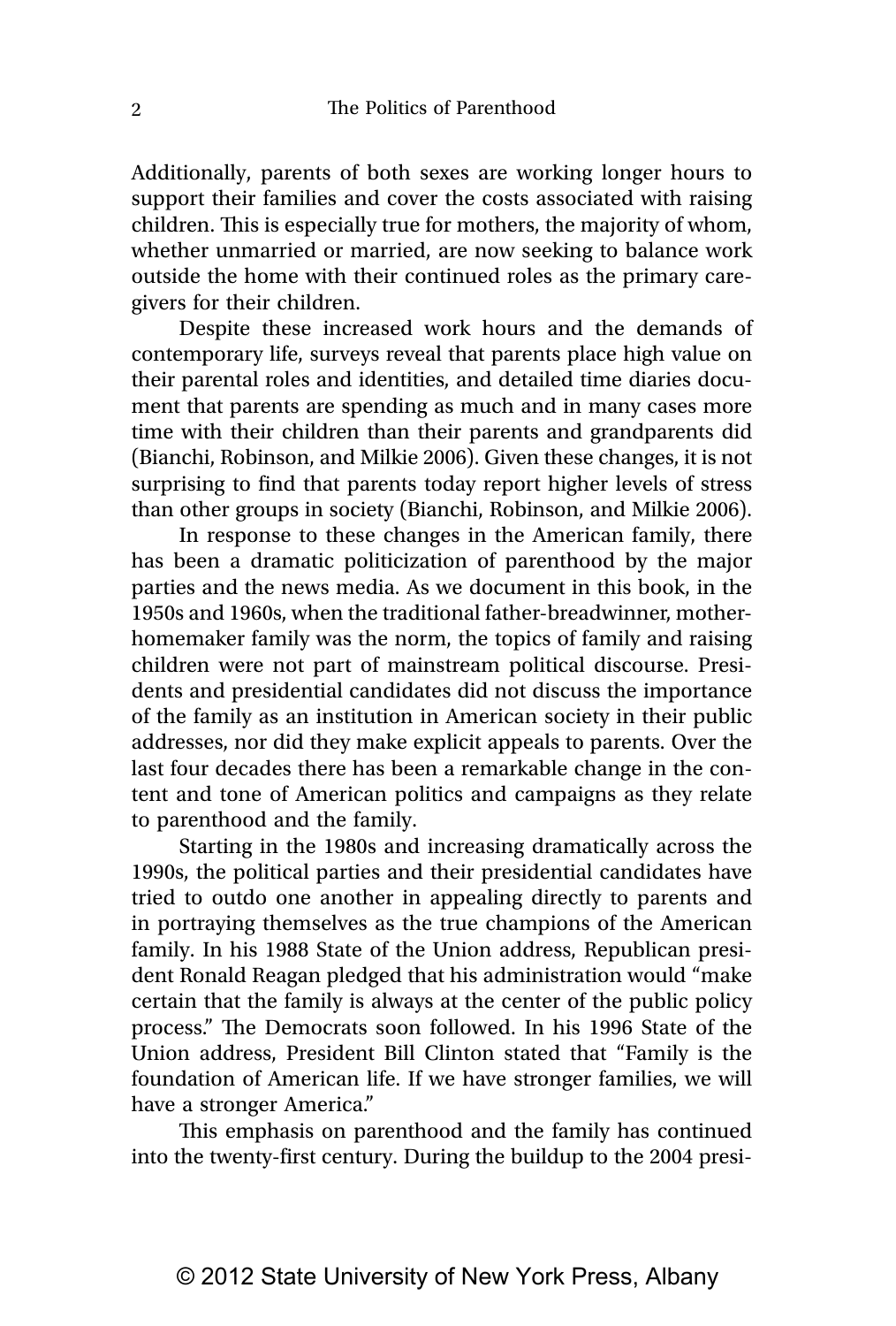dential election, both major party candidates and their wives made time to sit down with popular daytime television talk show hosts to talk about raising families (Sweet 2004a). Both parties also spoke explicitly to the concerns of "Security Moms" worried about the safety of their families, and "NASCAR Dads" anxious about the economic and moral health of the nation. In 2008, parents were, once again, given a high-profile role in the presidential campaign. The Republican ticket frequently drew on vice presidential candidate Sarah Palin's status as a mother and self-identified "Hockey Mom" to underscore the party's commitment to economic and social policies that would strengthen the family. The Democrats identified "Empowering America's Families for a New Era" as the lead issue in their 2008 platform and used the language of the family to frame their entire domestic agenda from energy to economics. Simply put, parenthood and the family have moved from the margins to the mainstream of partisan politics and political discourse.

The increased focus on parenthood and the family has been born out of electoral necessity and strategy. As the landscape of American families changed, the parties seized the opportunity to exploit social group divisions that were not previously relevant to politics, such as stressed-out parents and segments of the electorate deeply concerned about the decline of the traditional family (Arnold and Weisberg 1996, 194). Both parties realized that parent appeals make strategic sense. Not only do parents form a significant minority of voters, about 40 percent of the electorate in recent elections, but parenthood and family themes resonate across a range of economic, racial, and geographic divisions.

While both parties have politicized parenthood and the family, their messages about what pro-family and pro-parent policies should look like are quite different. Over the decades, the Republican Party has increasingly wrapped parent-family frames around their proposals for tax cuts and smaller government. In 2008, the Republican platform declared that making tax cuts permanent was vital to helping families survive the economic downturn. The party has also promoted a wide array of social policies as ways to strengthen parental rights and help parents protect their children from illicit societal influences.

In contrast, Democrats appealed to American parents by pledging more government regulation (e.g., mandating family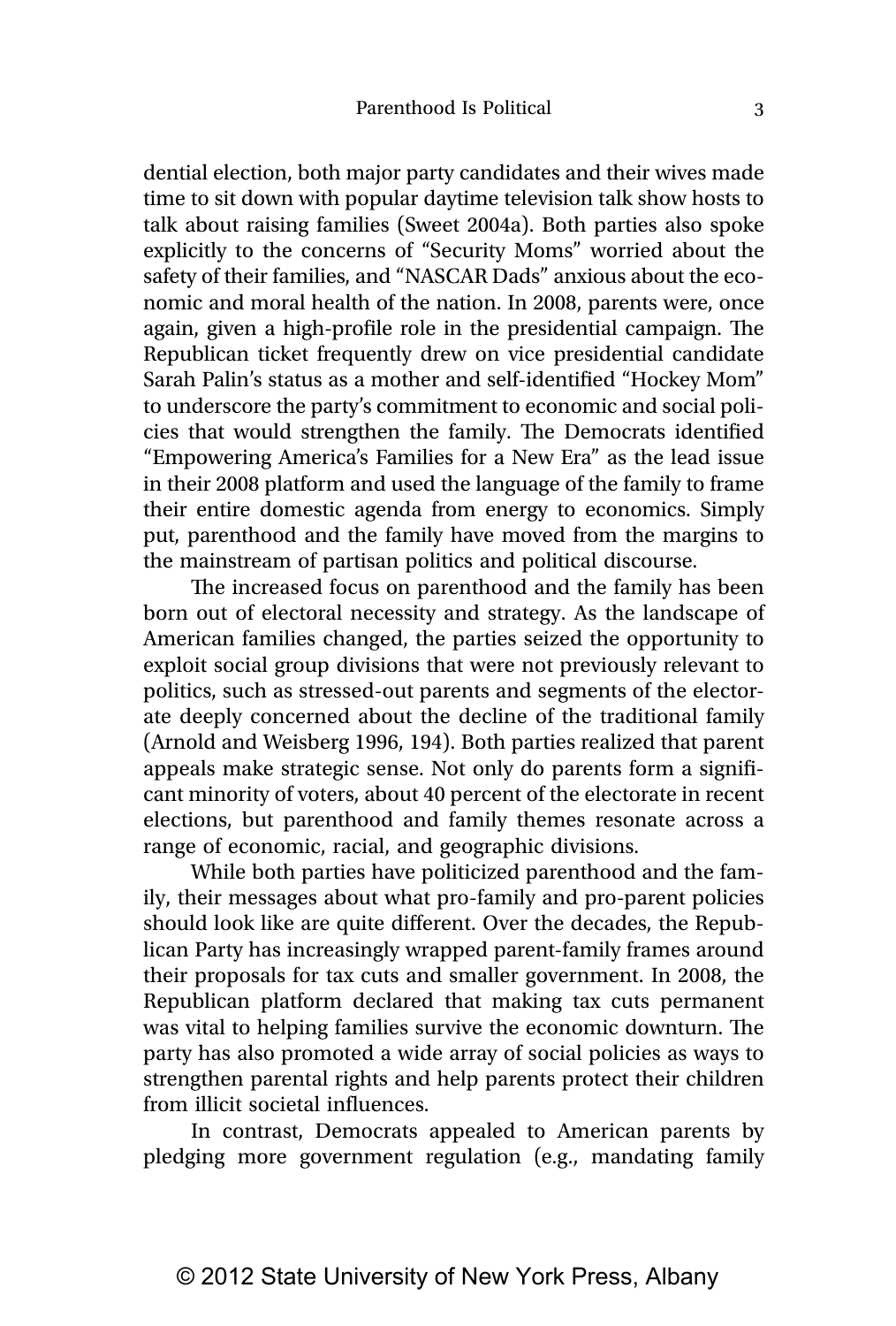leave policies, raising the minimum wage, implementing more environmental regulations, supporting a more generous social safety net) and endorsing policies supporting a broader array of lifestyle choices and family arrangements. In their 2008 platform, Democrats argued that increased government action to provide universal health care, ensure Americans get good jobs with good pay, preserve social security, and combat poverty was the best way to help America's working parents through economically challenging times. Scholars have documented the polarization of the parties over issues including abortion and women's rights (Adams 1997; Wolbrecht 2000). We argue that these growing divides are part of the politicization of the American family, a broader trend in American politics.

Elected officials, candidates, and the national parties were not alone in politicizing parenthood. As we empirically document in this book, they were joined in this development by the news media. Parenthood and the family first emerged as an identifiable theme in election coverage in 1980, but did not become a dominant theme until the 1992 presidential election. That is the year the Republican Party held a "Family Values" night during their national convention and Vice President Dan Quayle criticized the fictional television character Murphy Brown for mocking the importance of fathers in raising children. In every election since 1992, the news media have relied heavily on parents and the family as central frames in their coverage. Parent-based political labels such as "Soccer Moms," "NASCAR Dads," and "Security Moms" have become a predictable feature of each election cycle. They are now household phrases used by average citizens in discussing politics and elections. Reflecting the electoral environment of the 2008 election, new parent-based labels, including "Mortgage Moms" and "Walmart Moms," were employed by the news media as a way of discussing the parties' contrasting domestic agendas.

The media's politicization of parenthood is in part a reflection of political reality, the increasingly family-friendly language and policies offered by the political parties. Additionally, the news media have politicized parenthood because of the journalistic value of stories about "NASCAR Dads" or "Walmart Moms." Stories about how each party's proposals may or may not help struggling moms and dads are enticing to readers, quick and inexpensive to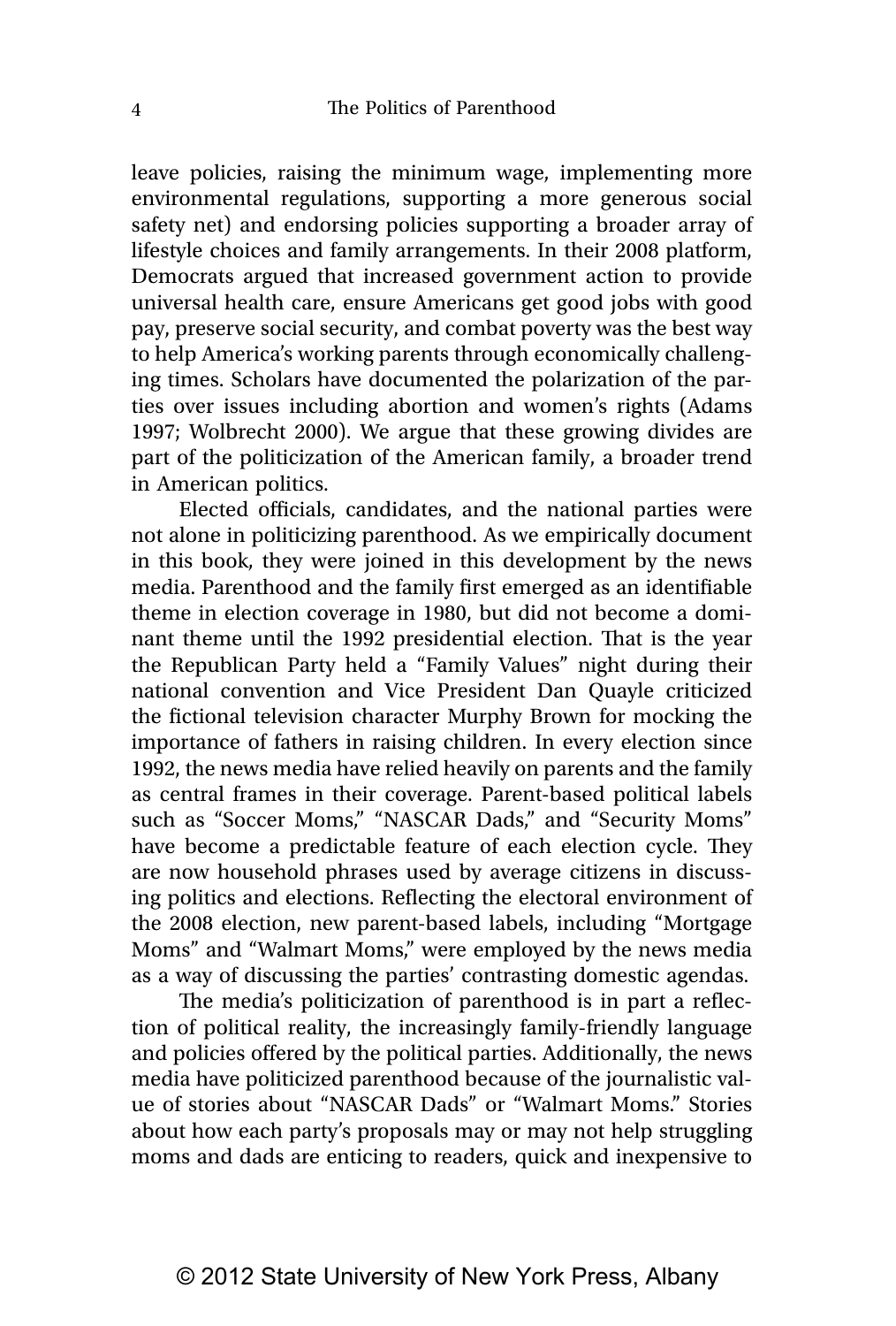report, and provide an attractive way to discuss the issue positions of the candidates and frame the significance of poll results. Finally, the politicization of parenthood has been driven by the increasing number of news stories portraying parents as swing voters who have the power to determine the outcome of elections. Some news commentators have argued that the most significant divide in the American electorate is no longer the red state–blue state divide but a "baby gap," a divide between parents and non-parents (see Brooks 2004; Kotkin and Frey 2004; Sailer 2004). In a *New York Times* editorial titled "The New Red-Diaper Babies," David Brooks argued that there is a significant group of people in the United States for whom "personal identity is defined by parenthood" and that these people make their political decisions based on what will best protect their children. In the minds of the media, parenthood has joined the ranks of race, gender, class, and geography in becoming a highly significant political force.

At the center of these converging trends are parents themselves. They perceive their job of raising children to be harder than ever and more important than ever, and they are deeply concerned about providing for and protecting their children. One of the central questions we address in this book is how these changes in political rhetoric and media coverage have been reflected in the politics of America's parents and whether parents truly are the distinctive political bloc assumed by the parties and the news media. Most of the social science literature concerning parents and families has focused on how parents and the family environment shape the political leanings of children, but very few studies have looked at the reverse—the impact of having and raising children on the political beliefs and voting behavior of parents.

In a *Reader's Digest* article on "The Family Gap," Fred Barnes stated, "You think differently when you have kids" (1992, 50). In this book we provide compelling evidence, and the first systematic empirical data, that parents do "think differently" when it comes to politics. Our analyses show that parents are distinctive from their peers without children in terms of their political attitudes on many important issues. The fact that parents have greater concern for issues directly related to raising children such as funding for education may not be surprising. Nevertheless, this is one of the first studies to empirically document this basic parenthood effect.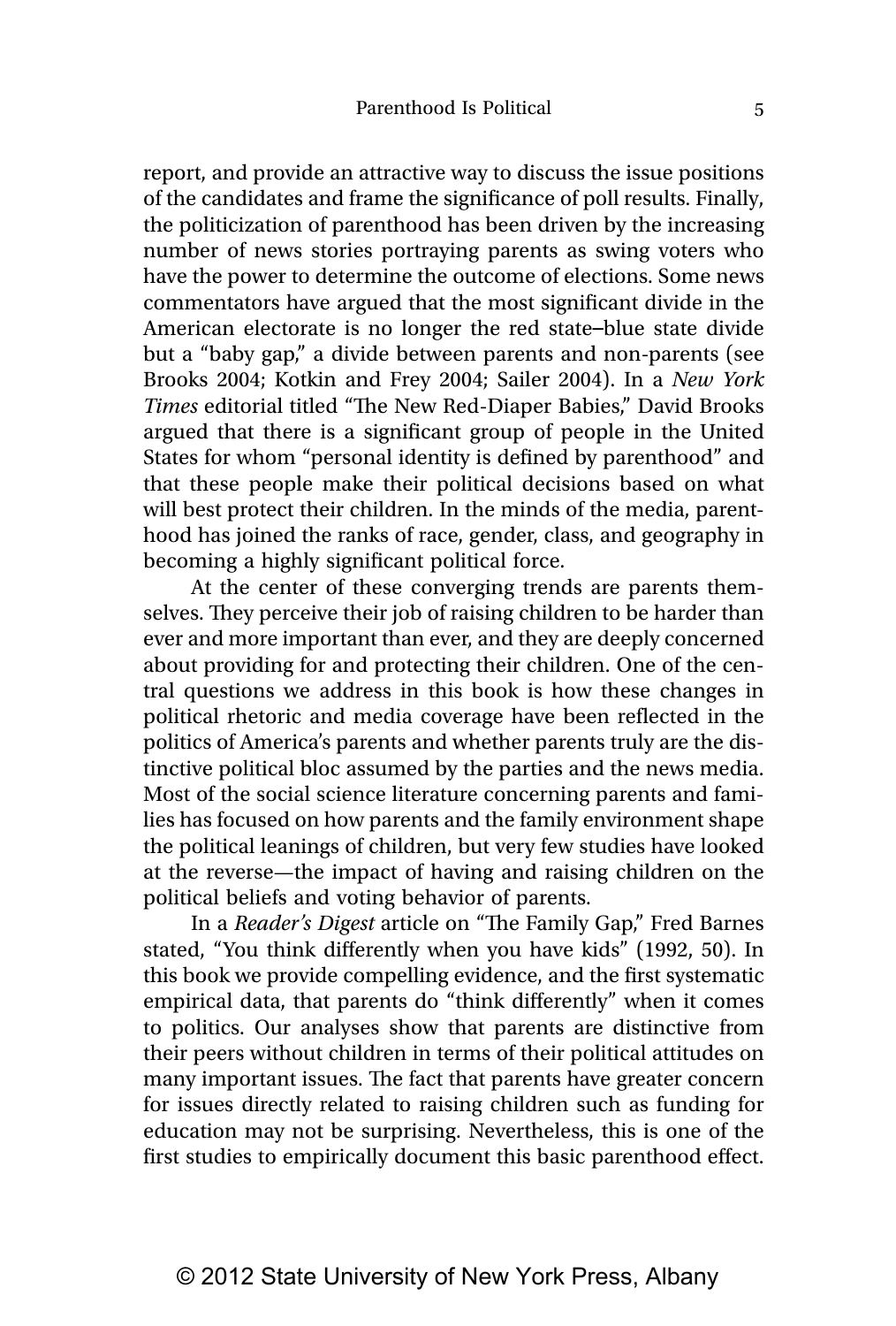More surprising is that parenthood has effects on issues beyond those directly or intimately connected to children including a general orientation toward the role of government.

The ideological directions of parenthood effects are not always consistent with the media's portrayal and conventional wisdom about parents. Rather than finding parents to be a distinctively conservative group, our results support the idea advanced by many feminist thinkers that time spent raising children has liberalizing political effects. Moreover, on several key issues parenthood pushes women and men in opposite ideological directions. All together these findings add richness to our understanding of political socialization throughout the life cycle and provide a more complete understanding of the causes of the gender gap.

## Research Approach and Data

This book offers a comprehensive, objective, and empirically rigorous analysis of how and why parenthood has become politicized over the last half century, and what this means for American elections and politics. Most books concerning politics and the family are normative or prescriptive analyses reflecting the starkly different reactions to the changes in American families over the past fifty years. These books argue over what a true pro-family policy agenda entails, what elected officials should do to better support America's families, and the best way for parents to structure their lives. This book takes a very different approach, relying on multiple empirical methods to present an objective analysis of the politicization and polarization of parenthood and the family in American politics.

To document the politicization of parenthood and the family in elite political discourse and within the news media, we rely on rigorous content analyses of party documents including presidential speeches and party platforms, and print news media from 1952 to the present. Extending back to 1952 allows us to track changes in the use of "family language" before, during, and after the significant changes to the family. We also provide a detailed contextual analysis of these documents, so as to identify not just how much the political parties, presidential candidates, and major news media are talking about parent and family themes, but what they are saying. Multivariate analyses are employed to show that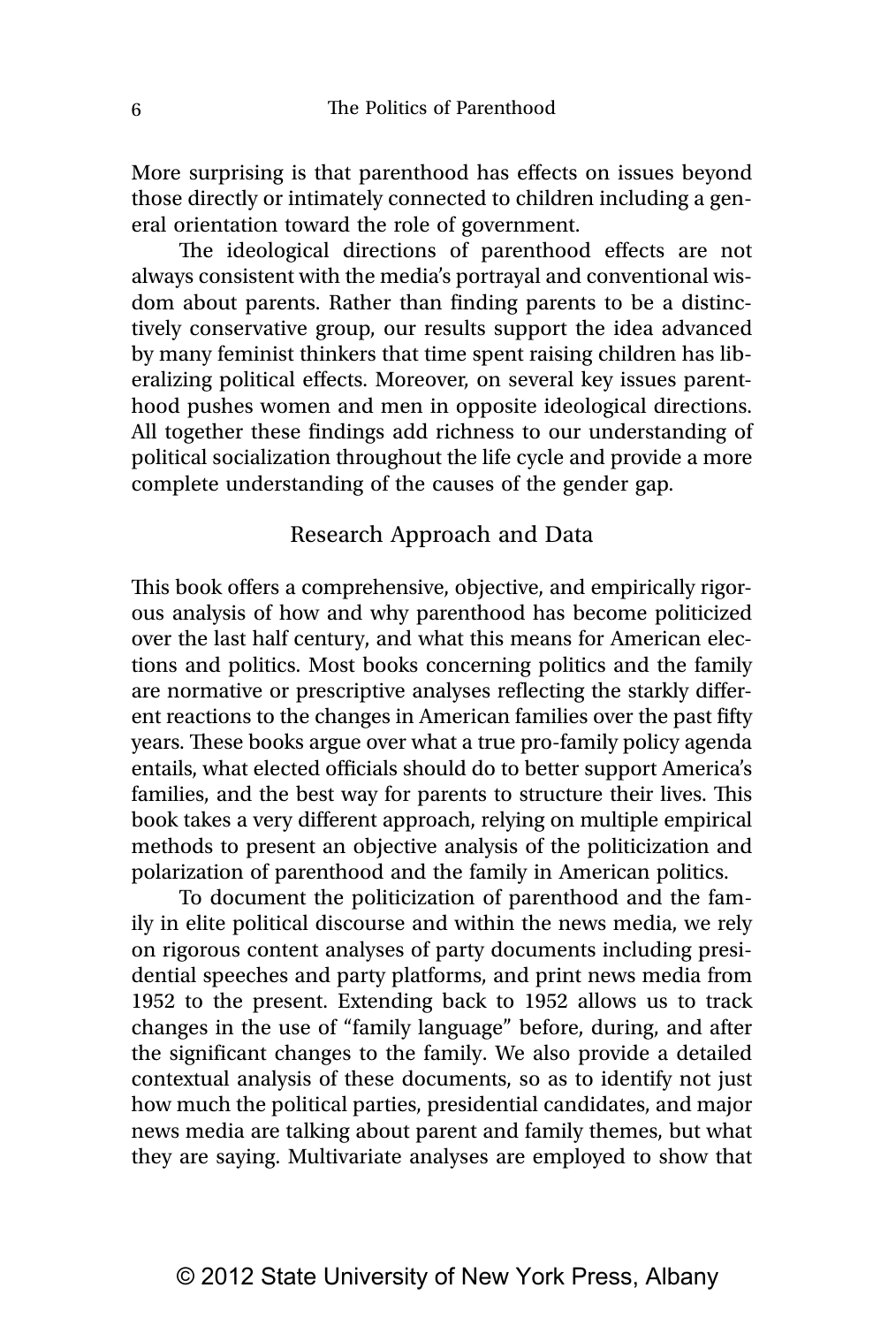the increased references to parents and the family are statistically as well as substantively significant.

To explore the political attitudes and voting behavior of parents, we rely on two long-standing data sets, the American National Election Studies, which goes back to 1952, and the General Social Survey, which goes back to 1972. These two well-established data sets allow us to track the political attitudes of parents versus nonparents as the family and the political environment have undergone significant changes. While these two data sets have some overlap, each also contains unique measures of several important concepts not contained in its counterpart. Using both data sets allows us to examine the effects of parenthood on a wide range of important issues and provides greater analytical power. Additionally, these data sets contain a rich array of demographic and socioeconomic variables, which allows us to employ multivariate models controlling for potentially confounding variables so that we can better isolate and explore the impact of parenthood.

## Overview of the Book

The next chapter of this book, chapter 2, highlights the major changes to the American family over the past half century, with particular emphasis on how these changes are politically relevant. The chapter draws on recent U.S. Census data, as well as the latest research of demographers, family studies experts, and sociologists to document and interpret changes in the structure of American families. This chapter also explores the important interaction between gender and parenthood. Despite major changes to the American family, parenting continues to be a highly gendered activity both in terms of societal attitudes about the appropriate roles of mothers and fathers and in terms of the actual roles and responsibilities male and female parents take on. Female parents are expected to and continue to play a much larger and more nurturing role in the parenting process than their male counterparts, a reality that has multiple political consequences. Thus, while this is a book about the politicization of parents, a major theme is that men and women are affected by parenthood in very different ways.

Chapter 3 shows that parenthood and the family have gone from being essentially non-political and non-partisan issues—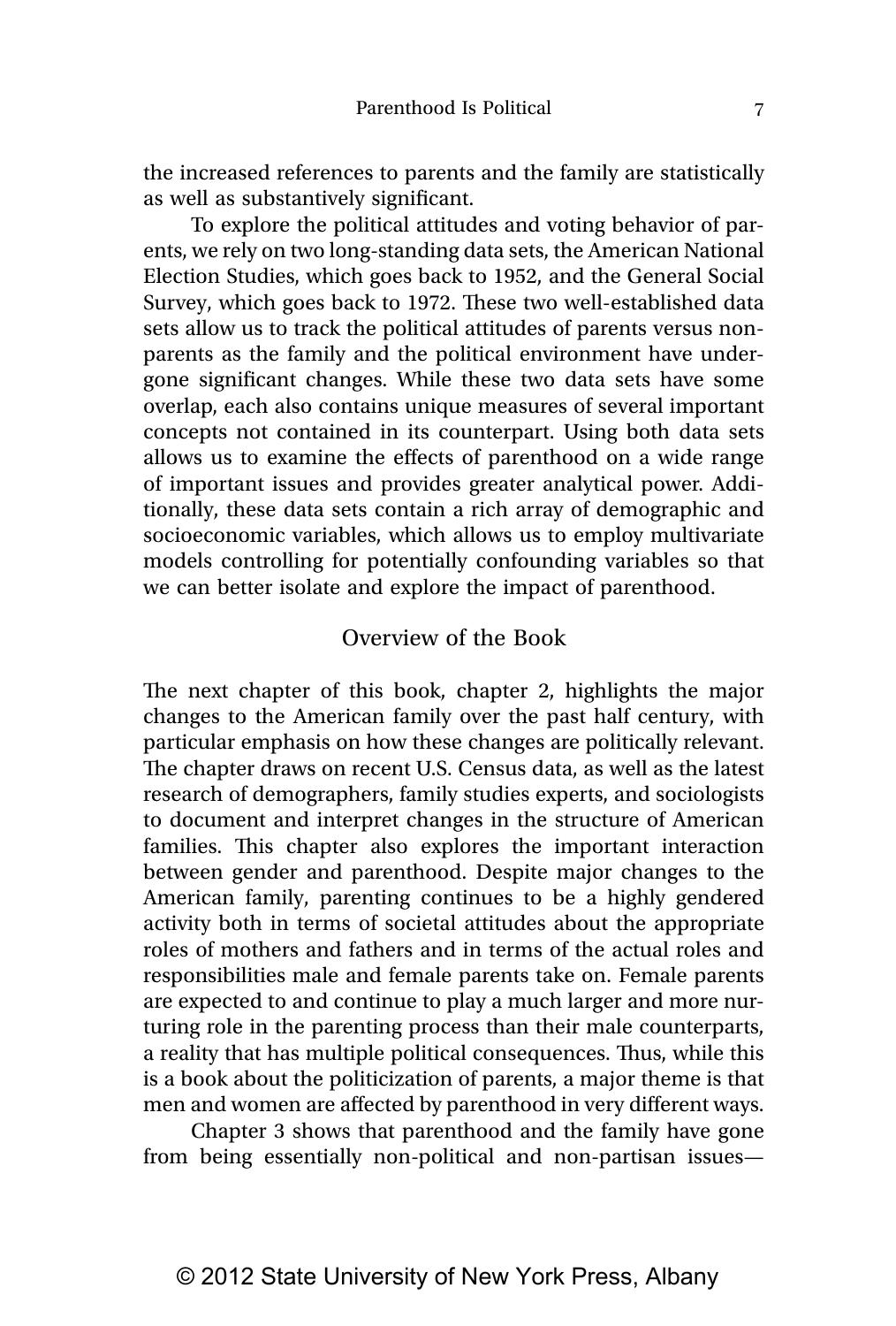rarely being mentioned in platforms, speeches, and presidential campaigns—to providing a fundamental frame for the broad domestic policy agendas of both parties, and providing the basis for new policy initiatives explicitly directed toward parents. We argue that the politicization of parenthood has been driven by strategic political parties and candidates seeking an advantage in the new political environment created by the dramatic changes in the American family discussed in chapter 2. In contemporary politics, American parents find themselves sought after by both parties, who promise to strengthen their families and empower them to better protect their children. The politicization of parenthood and the family by the parties and their standard-bearers not only reveals much about party behavior and issue evolution, but is significant given the demonstrated potential of issue frames to influence how voters think and act politically.

Chapter 4 documents that the news media have politicized parenthood and the family in three important ways. First, the print news media have increasingly relied on parenthood and the family as a way of making sense of election events and as a means of communicating what they believe is at stake in policy disputes and election outcomes. Secondly, the media have increasingly used parents and families as a lens through which to discuss a wide range of issues, including the most pertinent and pressing issues during each electoral cycle. Finally, the media have increasingly portrayed parents as pivotal swing voters, which heightens their attractiveness as targets for politicians. The increasing media usage of parent-family frames reinforces and is reinforced by political actors, but also serves the increased commercialization of news values.

Responding to all the changing pressures of parenthood and the increased discussion of parenthood and the family in political discourse has been the parents themselves. Chapters 5 and 6 look at the effects of parenthood on the political attitudes of mothers and fathers. Chapter 5 provides overtime analysis of the politics of parents—their political attitudes on major policy issues as well as their partisanship, ideology, and vote choice. Given that parenting remains a very different experience for male and female parents, we break down all of our results by sex. We find that parenthood is indeed political. Men and women with children in the home are significantly different than their counterparts without children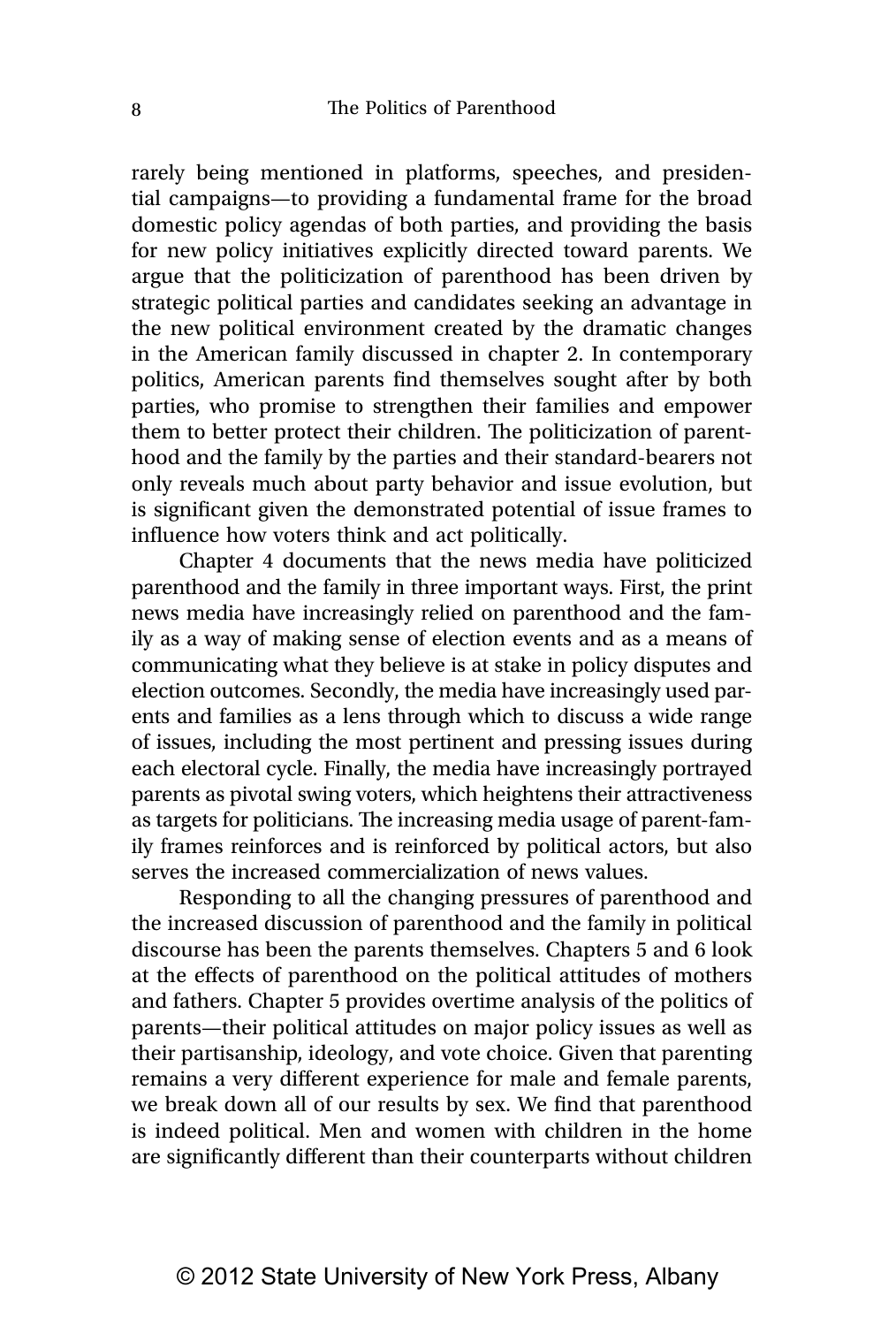on a wide range of issues, not just on issues directly related to childrearing.

Additionally we find that parenthood affects women and men differently. Women are more affected by parenthood than men, not surprising given their much greater role in parenting. On the majority of issues parenthood is associated with ideologically opposing effects for women and men. Motherhood is associated with more liberal attitudes, whereas fatherhood is associated with more conservative attitudes. The issue domains where parenthood effects are strongest vary by gender as well. These results are significant in not only providing insights into the political impact of parenthood as an agent of political socialization, but in providing some of the first empirical evidence that parenthood contributes to the gender gap on political issues, vote choice, and partisanship.

In chapter 6 we delve more deeply into the effect of parenthood on political attitudes. By employing multivariate regression models we explore whether the motherhood and fatherhood effects documented in the previous chapter remain significant predictors of political attitudes on major policy issues as well as broader political orientations when potentially confounding factors such as age, income, education, and religion are controlled. We also deepen our understanding of the political impact of parenthood by taking a more extensive look at the relationship between parenthood and two potentially mediating variables: the marital status and the race/ethnicity of parents. We find that not only do parenthood effects remain in multivariate models, but parenthood appears to politicize the politics of men and women in similar ways regardless of race. We also find that for men parenthood and marriage act as reinforcing pressures both pushing attitudes in a conservative direction, but for women parenthood and marriage act as cross-pressures. Motherhood is associated with liberal effects while marriage is associated with conservative effects.

Chapter 7, our concluding chapter, takes a broader look at both the theoretical and practical significance of the empirical findings presented in the book. In this chapter we take a step back to examine what the politics of parenthood teaches us about public opinion, political socialization across the life cycle, and the gender gap. We also look to the future of parenthood and family politics given demographic trends and the evolving national age